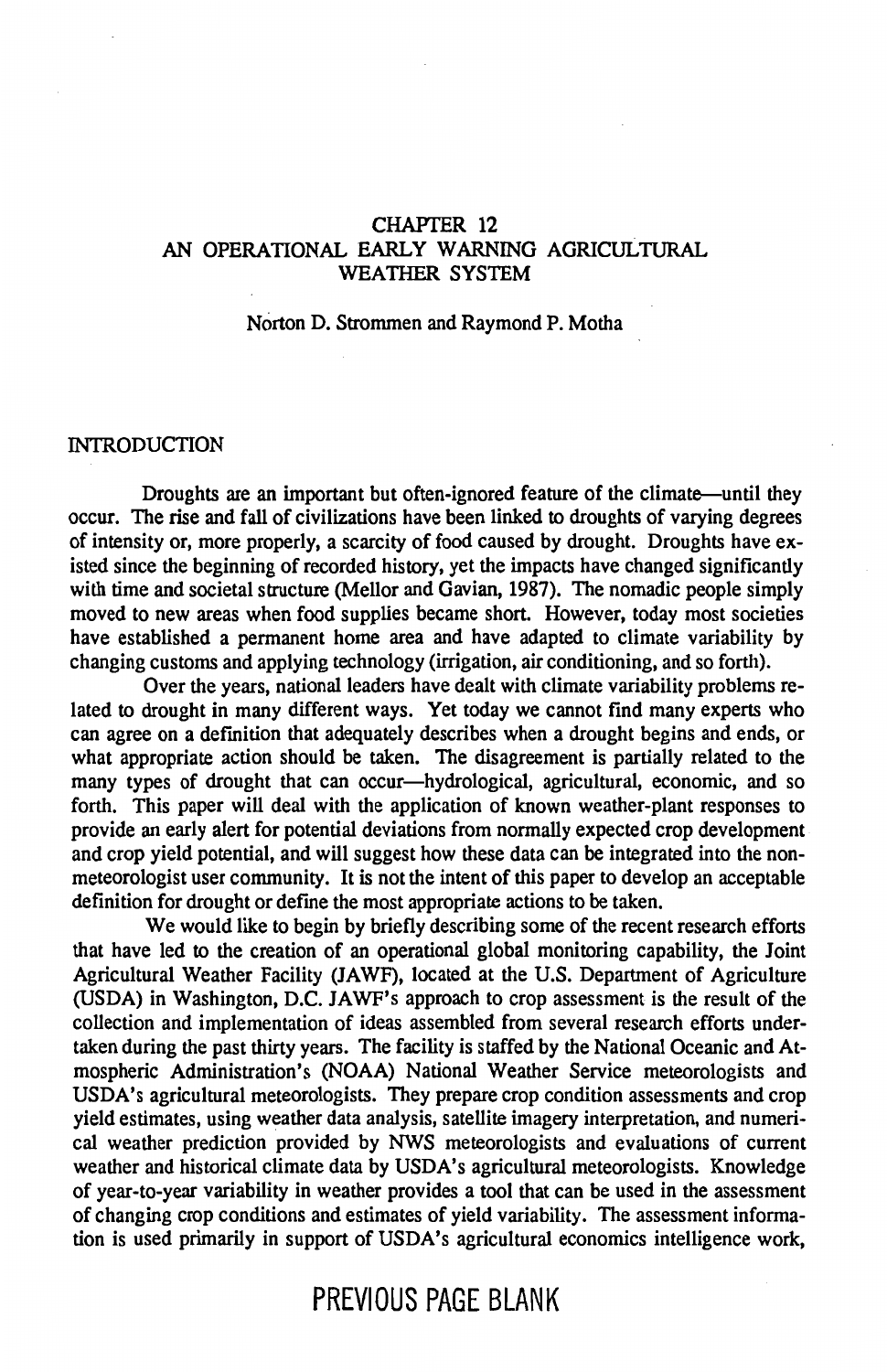but it is also extensively used by the agribusiness community. JAWF's biggest single challenge is to convert voluminous amounts of weather data into information that can be easily understood by the department's nonmeteorological user community. Drought occurrences, because of their destructive impacts on crops, have become one of the major focuses of JAWF. However, short-term extreme weather anomalies also play an important role in crop yield fluctuations. These short-term events must be monitored closely to identify their potential impact, which may be as damaging as the longer-term drought occurrences.

Before examining how JAWF accomplishes its crop monitoring and yield assessment work, it is useful to look briefly at selected research programs from which JAWF personnel have been able to extract and modify many useful concepts in support of assessment work.

One of the best-known efforts to systematically attempt to portray drought as a simple index number for domestic use was begun in the early 1960s by W. C. Palmer (l965a). His basic idea was to develop a series of equations that would describe the soil moisture available for plants to use during the course of the growing season. Palmer looked on drought as an accounting problem: "The amount of precipitation required for the near-normal agricultural operation of the established economy of an area during some stated period is dependent on the average climate of the area and on the prevailing meteorological conditions both during and preceding the month or period in question." His initial effort resulted in the Palmer Drought Index (PDI) and later the companion Crop Moisture Index (CMI). These indexes have now been published weekly or monthly during the summer season in the Weekly Weather and Crop Bulletin (WWCB) since the mid-1960s. The WWCB, with some variation, has been published since 1872 and is JAWF's most visible public product for use in the United States and around the world. It has also been used as a model by many nations developing their own reports.

We will discuss some of the major strengths and weaknesses of the POI and CMI, but time does not permit an exhaustive analysis. Some recent seasonal comparisons made with field soil moisture survey results have shown the Index values to be much better than might initially be expected (personal communication, Robert Shaw, Professor Emeritus, Iowa State University, Ames). The index numbers possess some unique qualities that account for their popularity. First and most important for operational work, they can be derived and updated in a timely and economical manner using the data generated by our current national meteorological observation network. The index numbers also lend themselves to a series of statistical analyses for frequency, intensity, and duration of dry or wet periods. The assumptions used to derive the indexes have been clearly spelled out (Palmer, 1965a). Palmer, during the developmental phase, also made extensive comparisons with available soil moisture totals taken by more traditional methods. A major concern was the assignment of a soil water holding capacity, to be represented by a single value for an entire climatic division. (A climatic division is a region with nearly homogeneous climatic elements; most states have been divided into seven to ten climatic divisions.) We know that soils are highly variable across a climatic division and appropriate caution is urged in using these indexes. Users will find that the PDI changes more slowly than the CMI and is actually a better indicator for hydrological purposes than it is for crop moisture stress conditions. Recognizing this problem in the POI, Palmer made the modification that produced the CMI, which is responsive to the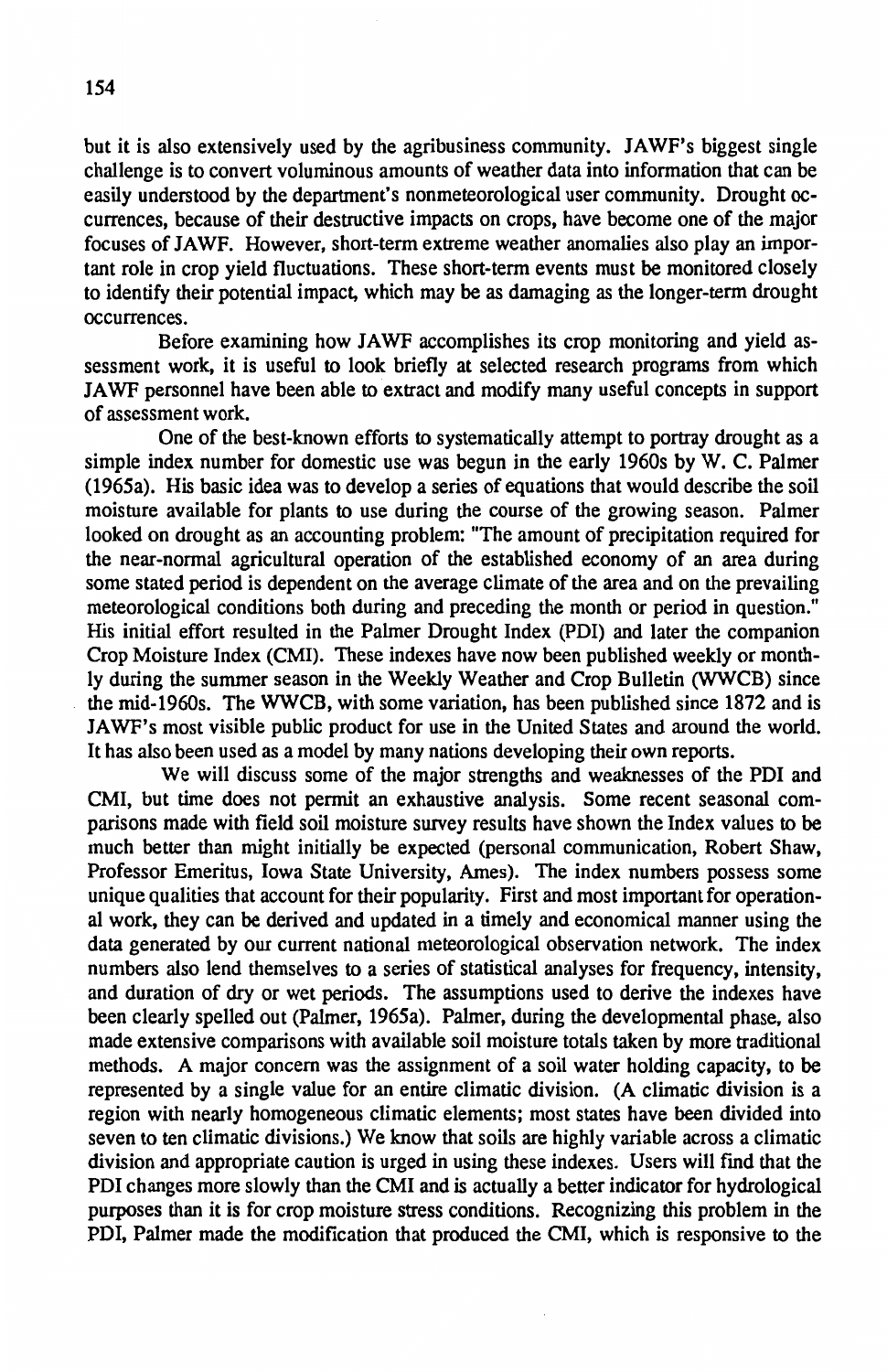changes in soil moisture conditions that are reflected by stress placed on the more shallow-rooted crops (Palmer, 1965b).

Developmental work to further improve the POI and CMI ended in 1973, but the calculations have continued, uninterrupted, to the present. Work has continued on several other approaches to create a soil moisture index that better describes moisture stress placed on crops and/or measures intensity of drought.

The Large Area Crop Inventory Experiment (LACIE), which began in 1974, provided the next opportunity to systematically pull together ideas and research results applicable to crop-climate responses. LACIE's goal was primarily to illustrate the many potential operational uses of remotely sensed data (National Aeronautics. and Space Administration, 1978). The pre-LACIE work at Purdue's Laboratory for Applications of Remote Sensing (LARS) and other universities provided a basis for the remote sensing initiative and brought the National Aeronautics and Space Administration (NASA), NOAA, and USDA into an extended cooperative program. However, the application of standard meteorological observations like those by JAWF to monitor and assess changing crop conditions and estimate crop yields as the growing season progressed became a major accomplishment of LACIE. LACIE provided a unique multidiscipline-multiagency setting in which to pursue many interesting ideas on how to evaluate and quantify crop response to various climate-weather parameters. LACIE also resulted in a systematic evaluation of past research on crop-weather relationships and provided a focus for needed future research (National Aeronautics and Space Administration, 1978).

A major obstacle to achieving the proposed goals of the LACIE research was finding adequate historical data sets, both meteorological and agronomic. Thus, a major effort was initially directed to assembling sufficiently high-quality climatic and agronomic data sets for all the major wheat-growing areas of the world. In constructing the data sets for use in model development, it was necessary to place some restriction on the model development research to ensure that the types and quality of input data would be available in real time from the World Weather Watch/Global Telecommunications System *CWWW/GTS)* of the World Meteorological Organization (WMO). The *WWW/GTS* provides data only on a synoptic scale. A study was completed to evaluate potential yield model performance bias when operated on estimated input data derived from the synoptic scale *WWW/GTS* data system versus data estimates derived from a much denser observation network. The denser data network used in the study for comparison was the U. S. Cooperative Observer Network, with one or more stations per county. This provides at least a tenfold increase in data points versus the synoptic scale networks. Yield model estimates derived on data for a twenty-year period from the dense United States cooperative network were compared with results from estimated data using only synoptic reports. Statistically, no differences were found in the yield estimates derived from models driven by input weather estimates made using the different data sets (Sakamoto, et aI., 1978).

Tests of various methods to estimate crop growth, soil moisture, and related crop stress were also completed. This work suggested that no one model approach, be it statistical, physiological, or phenological, was clearly superior when used in the wide range of crop yield models being tested. In short, a number of different approaches with varying degrees of complexity provided reasonable and acceptable indications of the soil moisture stress being placed on the plant, crop development rate, and ultimate yield reduction observed over large areas. It must also be pointed out that like the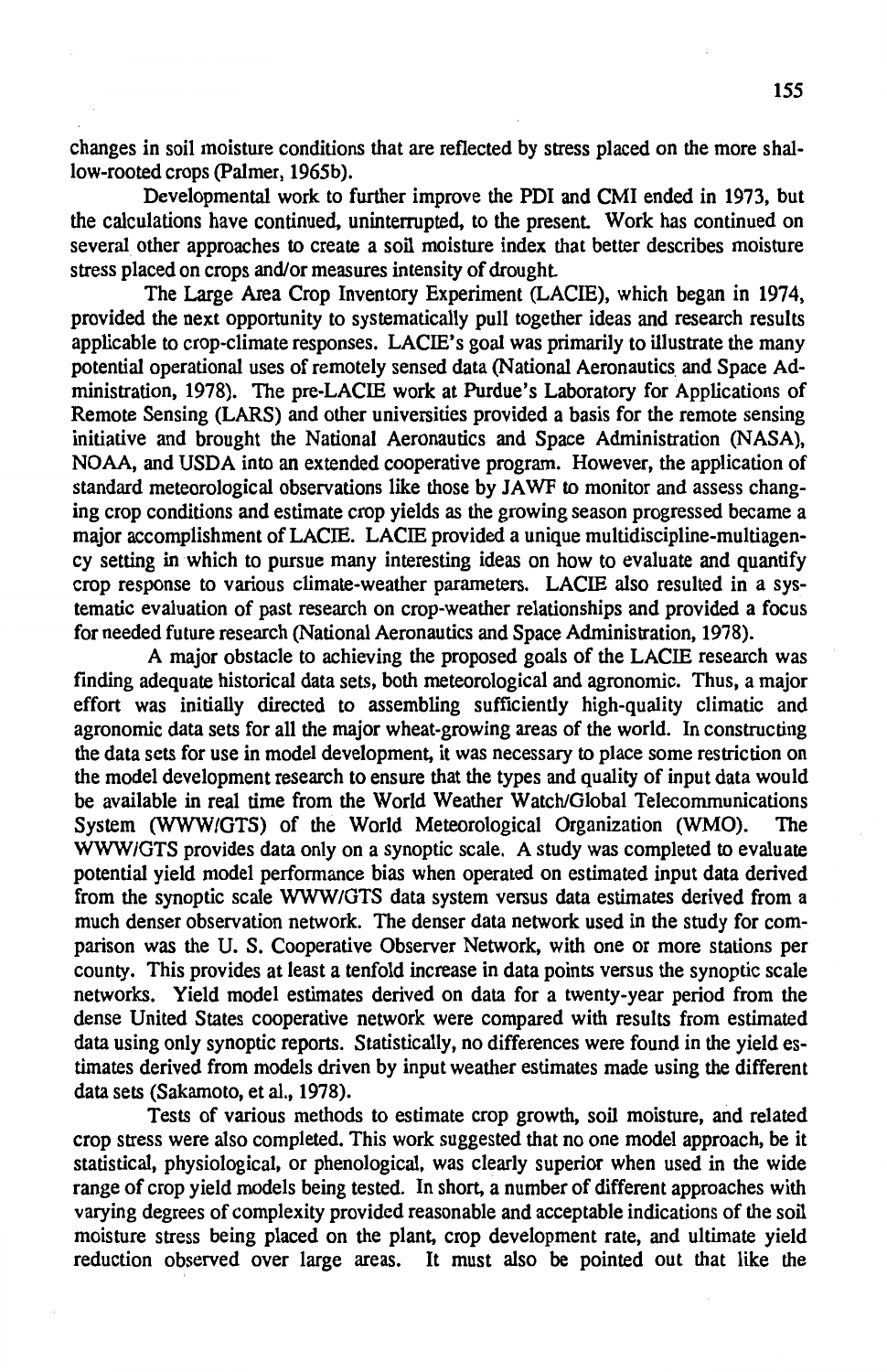meteorological data, all the agronomic data have a degree of unknown error. However, the agronomic data, yield, phenological information, planting dates, and so forth represent the best and most accurate information available, and thus they are used for developmental purposes and verification of test results. By drawing on the knowledge gained in LACIE and the early phases of the Agricultural and Resources Inventory Survey Through Aerospace Remote Sensing (AgRISTARS) and by making necessary modifications, the operational program at JAWF has evolved over the last six years to its present capabilities. The AgRISTARS project extended the work concepts for yield modeling developed in LACIE for wheat to other crops, including com, soybeans, cotton, flax, sunflowers, and rice (National Aeronautics and Space Administration, 1980, 1981).

The JAWF facility was established as a world agricultural weather information center in 1978, dedicated to serve the needs of USDA's economic intelligence work. Its primary function is to conduct a daily world agricultural weather watch and assess the impact of anomalous growing-season conditions on crop and livestock production. The National Weather Service's Climate Analysis Center (NWSICAC) and USDA's National Agricultural Statistics Service (USDNNASS) cooperate with the USDA's World Agricultural Outlook Board (USDNWAOB) in operating JAWF. The unit is located at USDA headquarters. JAWF receives near-real time weather data from the global station network as well as products derived from station data and estimated satellite-derived meteorological data, used for outlook and situation work by USDA agencies. Quantified agricultural weather assessments are integrated into USDA's process of systematically updating international crop production estimates at USDA's monthly interagency world crop production meetings and special briefings. JAWF's specific tasks are to:

- 1. Continuously monitor regional agricultural weather patterns.
- 2. Synthesize information on crop areas, crop calendars, and cropping patterns.
- 3. Identify anomalous weather and provide initial qualitative crop impact assessments.
- 4. Utilize crop-weather relationships to quantify agricultural. weather assessments.
- 5. Interact with agricultural economists and statisticians to integrate quantified yield analyses into the process of commodity production estimates.
- 6. Provide pertinent, timely information to the secretary of agriculture and USDA staff.
- 7. Disseminate informative summaries of international crop-weather assessments for release via the Weekly Weather and Crop Bulletin, USDA World Crop Production Report, press releases, and special publications.

The process by which these tasks are accomplished at JAWF is reviewed below.

## AGRICULTURAL WEATHER ANALYSIS

Current weather information is obtained primarily from scheduled observation reports of surface conditions received via the Global Telecommunications System (GTS). Daily summaries of global precipitation and temperature from the World Meteorological Center (WMC) Suitland Computer Facility, surface and upper air charts, polar-orbiting GOES Meteosat and GMS satellite images, and automated near real-time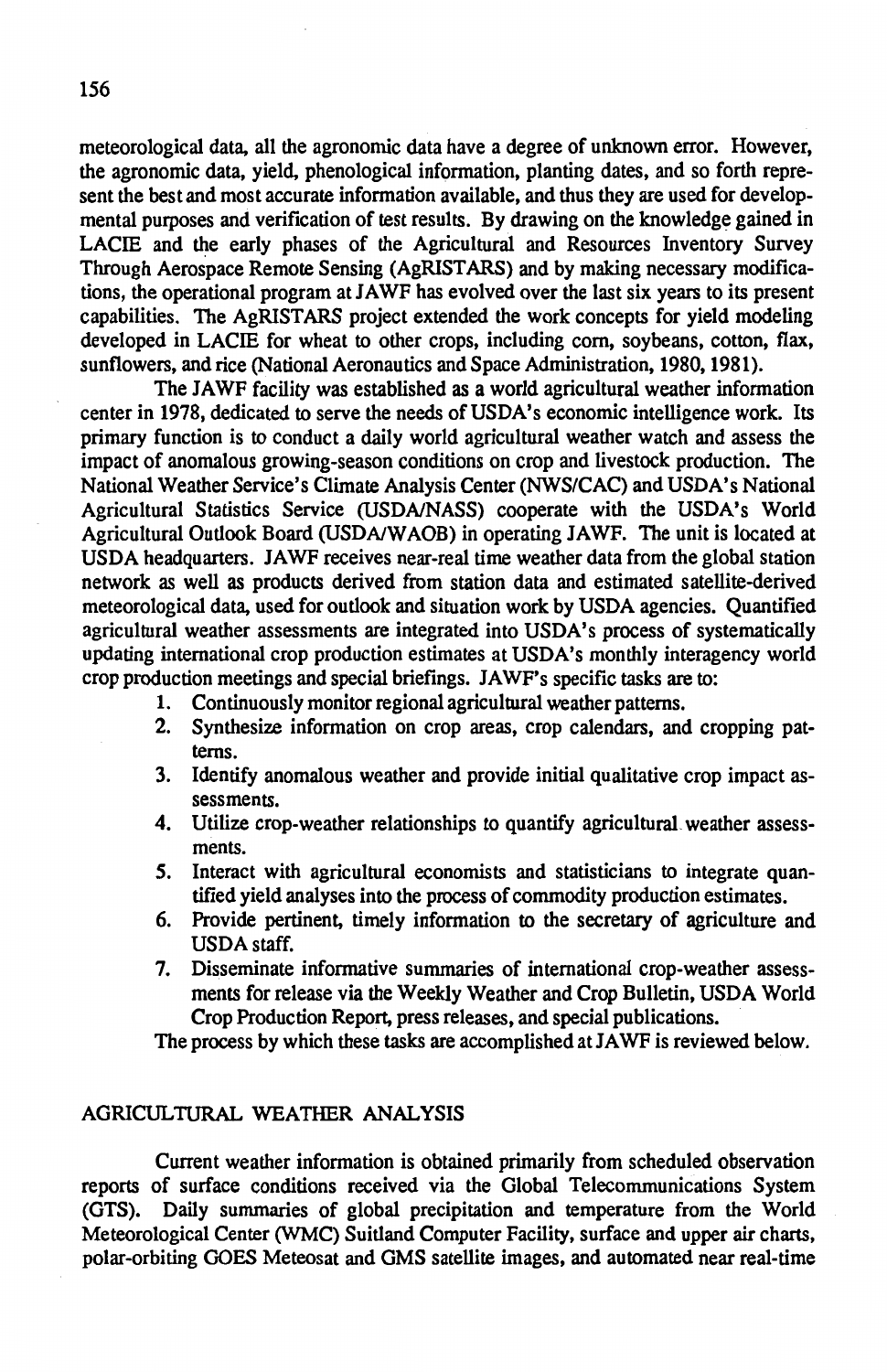meteorological data products are received and processed daily at JAWF for routine monitoring and briefing purposes. Station reports of precipitation and temperature in all agricultural areas are plotted daily for review at the regular briefings.

The emphasis of JAWF's analytical capability is on macroscale (regional) applications of agricultural meteorology; it does not attempt to do microscale (field-size) applications. In regional-scale applications, agronomic and meteorological data are limited and assumptions are required. These two important facts make it imperative that the professional staff ensure that the application does not overextend the informational integrity of the data and that it provides accurate interpretations of the results with due consideration of the underlying constraints. When developing assessments for crop supply and use statistics, an accurate assessment of the direction of crop yield deviations from initial projections several months before the final harvest statistics is often as important as estimating the yield potential during the harvest season. The error in potential yield forecasts should decrease as weather factors accumulate during phenological development. Significant contributions of weather to the yield potential often become apparent by the reproductive stage. Contributions to the yield potential can extend through the harvest season, however. In i986, persistent and heavy rains during the grain maturation and harvest periods adversely affected both quantity and quality of the wheat crops in Canada and Argentina. Thus, cumulative seasonal effects must be carefully evaluated

Although surface station data are sparse in some crop areas, agriculturally useful information has been obtained for crop assessment by rigorous monitoring of other upper-level meteorological observations, synoptic reports, and weather satellite imagery. The ancillary information, derived from surface- and upper-level synoptic reports and weather satellite products, is extremely important. Rain-producing convective cells can develop, reach maturity, and dissipate without being detected at station sites, regardless of the density of reporting networks. Synoptic reports provide a general overview of atmospheric conditions that may be conducive to random convective activity. Satellite imagery provides either qualitative or quantitative techniques for identifying cloud coverage as well as the distribution of precipitation over a crop area. Since locally heavy convective activity is a random phenomenon, the impact on regional crop yield potential can only be evaluated by proper monitoring of all available data and information throughout the growing season.

The recent acquisition of a digital weather satellite image system has substantially improved JAWF's capability to monitor global weather systems on a near-real<br>time basis. The system ingests, processes, and stores imagery from GOES. The system ingests, processes, and stores imagery from GOES, METEOSAT, GMS, and polar-orbiting weather satellites. Images are continuously updated in specified loops that can be magnified, enhanced, or sectorized. This system is used to document weather events and to identify the extent of likely coverage within each crop area. Information is qualitative and is used to provide additional guidance in the weather assessment. Such features as IR temperatures and cloud brightness offer valuable tools in the analysis.

JAWF uses a variety of data products to tailor the global data base to regional agricultural weather assessments. A computer episodic events program monitors the daily global station network for conditions that may develop into yield-related anomalies and identifies stations meeting criteria for specific crop seasons. Episodes of hot and/or dry summer weather, extremely cold winter weather, and temperatures above/below the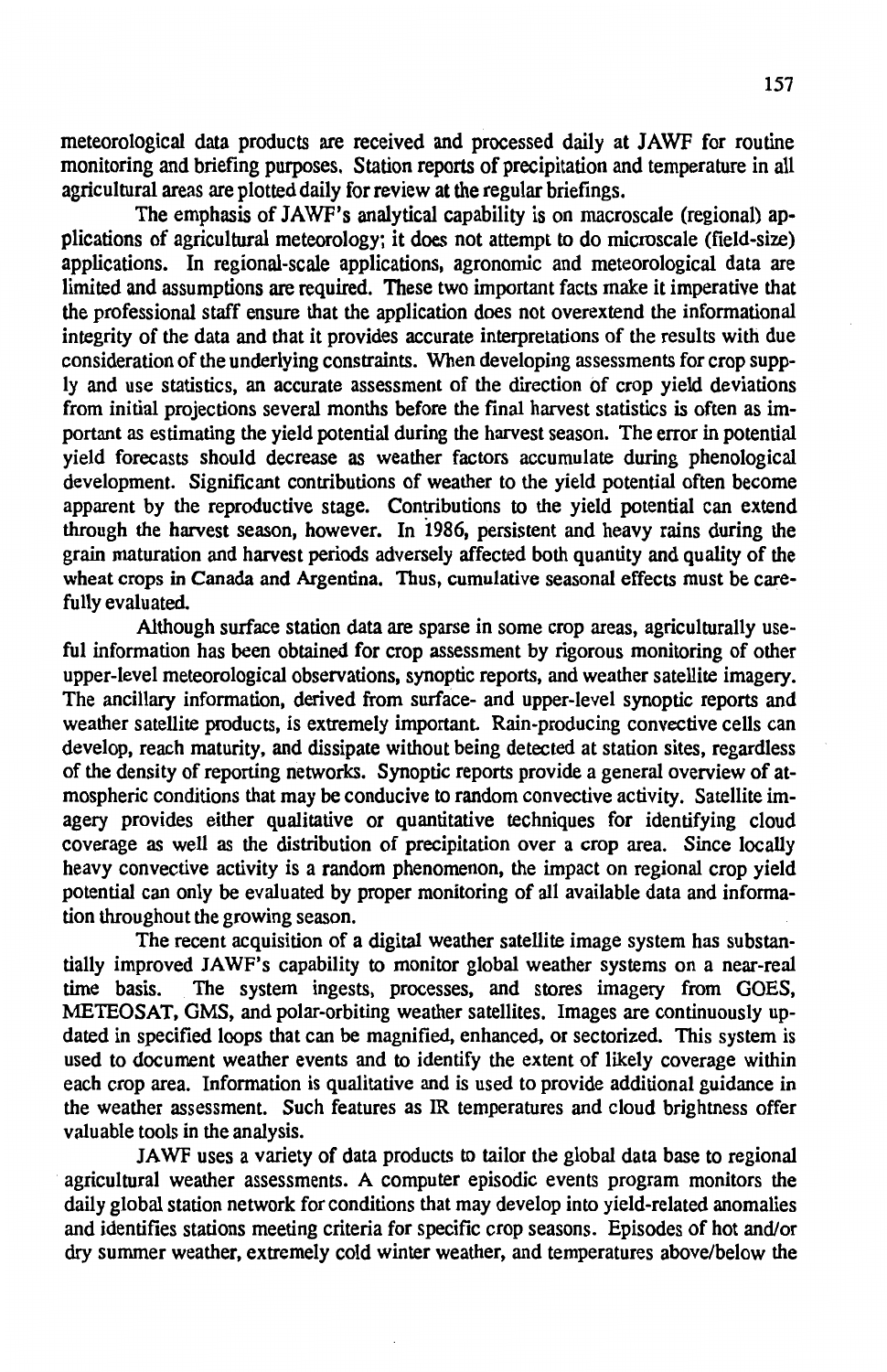spring/autumn threshold values for dormancy are flagged. The duration, intensity, and coverage of anomalous weather episodes are factors to be considered for assessment preparation as well as cropping patterns and stages of crop development

During the summer growing season in both hemispheres, agriculturally important parameters such as vapor pressure deficits (VPD) and potential evapotranspiration (PET) are computed. The vapor pressure deficit is defined as the difference between saturation vapor pressure and the observed vapor pressure at the existing temperature. High vapor pressure deficits (low relative humidities) occur frequently during the summer months, especially in semiarid to arid regions. Numerous agricultural areas are subjected to hot, dry air masses that are generated over large arid regions and advected into the crop area by strong winds. Vapor pressure deficits become very high under these conditions. The terms *sukhovei* in the Soviet Union, *lebeche* in Spain, *sirocco* in southern Europe, and *harmatten* in West Africa are used to describe such atmospheric conditions. This phenomenon also occurs in the U.S. Great Plains, Australia's wheat belt, and South Africa's corn-growing region.

JAWF currently employs two methods to compute PET-the Thornthwaite and modified Penman methods (palmer, 1965a; Doorenbos and Pruitt, 1977). The Thornthwaite method was developed as a function of monthly mean temperature and day length. This method offers a relatively simple procedure with minimal input, but it is not suited for short time periods. Doorenbos and Pruitt's (Doorenbos and Pruitt, 1977) modified Penman method requires empirical wind and radiation functions as well as vapor pressure deficits. The method provides more satisfactory results over short time periods of the order of days or weeks. The data necessary to compute PET by both methods are available from the global synoptic data base.

The difference between actual precipitation divided by normal precipitation and the actual PET divided by normal PET provides a relative index of moisture available to the crop. Precipitation represents the source of moisture to crops (directly during the growing season and indirectly through storage in irrigation reserves) and PET represents the potential loss of moisture through the soil-plant system. Crop moisture usage depends on specific crop type, growth stage, water availability, and atmospheric conditions. ET is much less than PET during early growth phases, but as more vigorous vegetative growth occurs, crop moisture usage substantially increases. Peak moisture requirements occur during the crucial reproductive and grain development phases. Moisture needs decrease during late filling, and a "dry-down" period helps improve quality content as the crop matures. Differences in moisture usage of specific crops by growth stage are taken into account by crop coefficients (Doorenbos and Pruitt, 1977). Actual soil moisture supplies are the result of the relationship between infiltration and runoff. A regional soil moisture budget model is currently being tested at JAWF to improve the quantification of the soil moisture status at the beginning of the growing season.

A crop calendar, which includes information such as planting, emergence, vegetative, flowering, and mature stages of development, is essential. Early in the season, assumptions may be made about the usual planting period for specific crops. Growing degree days (GDD) are computed to relate heat units accumulated during the growing season with the crop's phenological development. An automated program has the flexibility to be reinitialized when new information is received about the actual planting dates within the crop area. Stress days (temperatures above or below threshold values) are also accumulated during the growing season. Since crop cycles vary by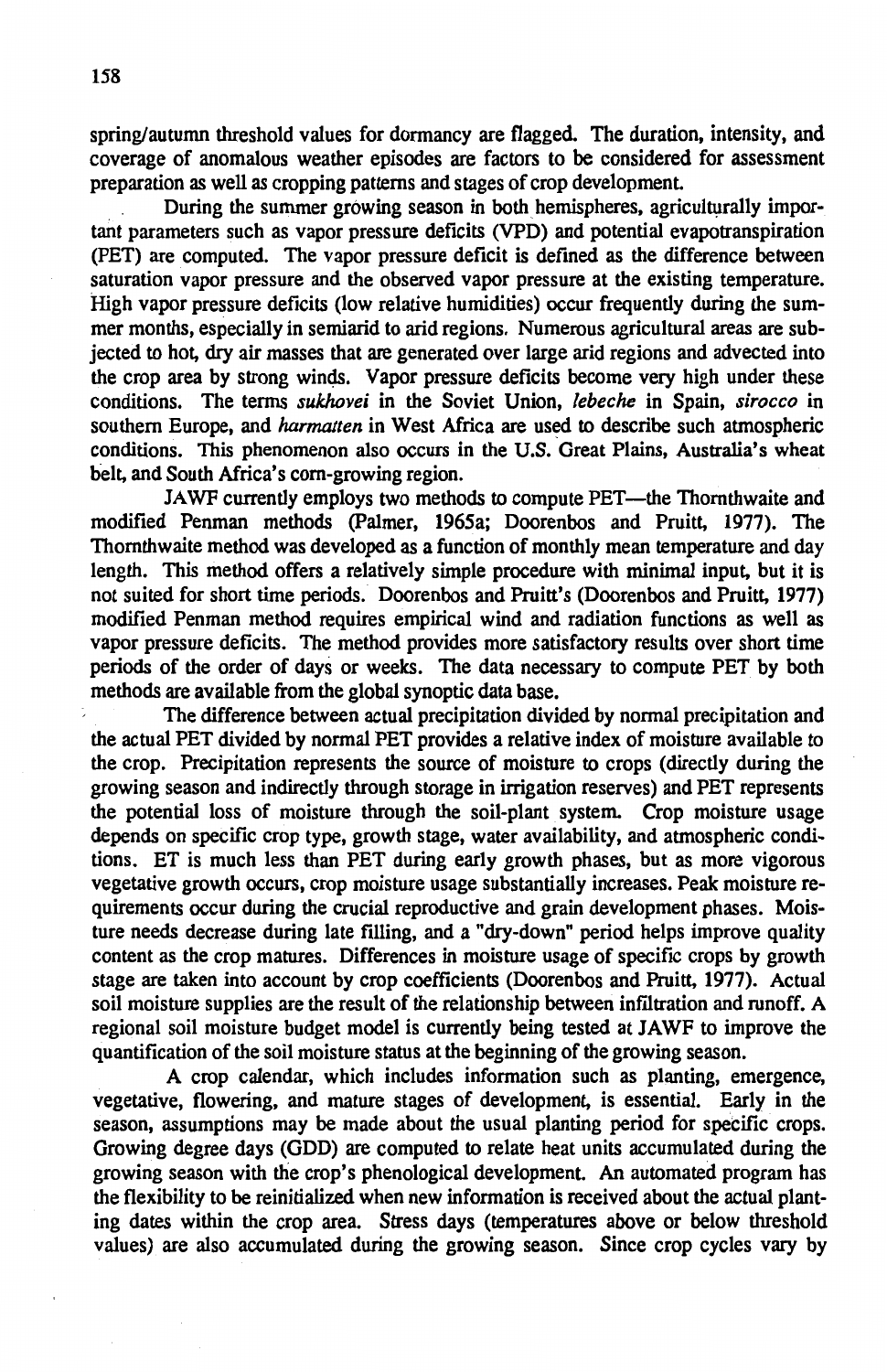region, relationships between growth stage and GDD have been developed over the past five years according to knowledge of specific crop areas.

A 1981 USDA publication documented cropping zones, crop statistics, and representative climatic profiles for twelve major agricultural regions (U.S. Department of Agriculture, 1981). This document served as a basic reference for more detailed regional analyses. JAWF is working on an updated version that is expected to be published in 1987. Documentation of historical weather events associated with past crop yield fluctuations provides guidance for "expected" yield deviations given similar weather occurrences. For example, soybean yields in the state of Rio Grande do SuI, Brazil, are relatively low when rainfall during either (or both) the spring planting season or summer growing season ranks in the lower 30th percentile. Timing of the rainfall and temperature patterns plays a key role in the final yield outcome. The combination of a cold, wet spring planting season and a dry summer growing season can also lead to a poor yield. These conditions occurred in 1967, 1974, and 1979 in the Canadian spring wheat belt, causing yields to fall substantially below ttend projections. Cool, wet springs can delay planting, pushing critical growth phases of the crop cycle into the more vulnerable period of hot, dry summer weather. The occurrence of anomalous weather and its magnitude on crop yields will vary by region.

Various techniques have been developed to model the effects of weather on vegetative growth or the crop yield potential. These include empirical-statistical models, which use regression techniques to relate specific weather variables to crop yields. This approach does not explain cause-and-effect relationships, but it does provide a feasible statistical procedure to evaluate crop yield statistics. JAWF employs the crop-weather analysis models that simulate accumulated crop responses to selected agrometeorological variables as a function of crop phenology. Observed weather data and derived agrometeorological variables are used as input data. Statistical regression techniques are used to evaluate weighting coefficients as crop development progresses from planting to maturity. The analysis models evaluate the effects of weather on crop yields, taking into account the relative importance of weather anomalies according to both crop type and stage of crop development. Computerized estimates of yield departures from the trend provide an objective, first-iteration estimate of the yield potential. These results are compared with historical weather-yield patterns accounting for the progress of the current growing season. The fmal decision on the monthly estimate of the yield potential is made by the agricultural meteorologist after consideration of all other information provided by meteorologists, economists, and commodity analysts.

The crop-weather analysis approach used by JAWF's agrometeorologists has proved successful for several reasons. The basic reasons are that climatic inputs of the daily global WWW/GTS station database are used, and sufficient data are available from the global synoptic network to compute derived variables such as vapor pressure deficits, potential evapotranspiration, and growing degree days. The daily weather data input allows for adjustments in the "biological" clock of the crop's development progress to aid in monitoring the response of the plants to the observed daily weather events. Detailed information has been compiled on cropping patterns and crop calendars by geographic region in order to model phenological development. Confirmation of the status of crop development is often made by field travel surveys and by the global network of agricultural counselors of USDA's Foreign Agricultural Service. Crop coefficients weight the cumulative effect of weather on the yield potential as crops advance through stages of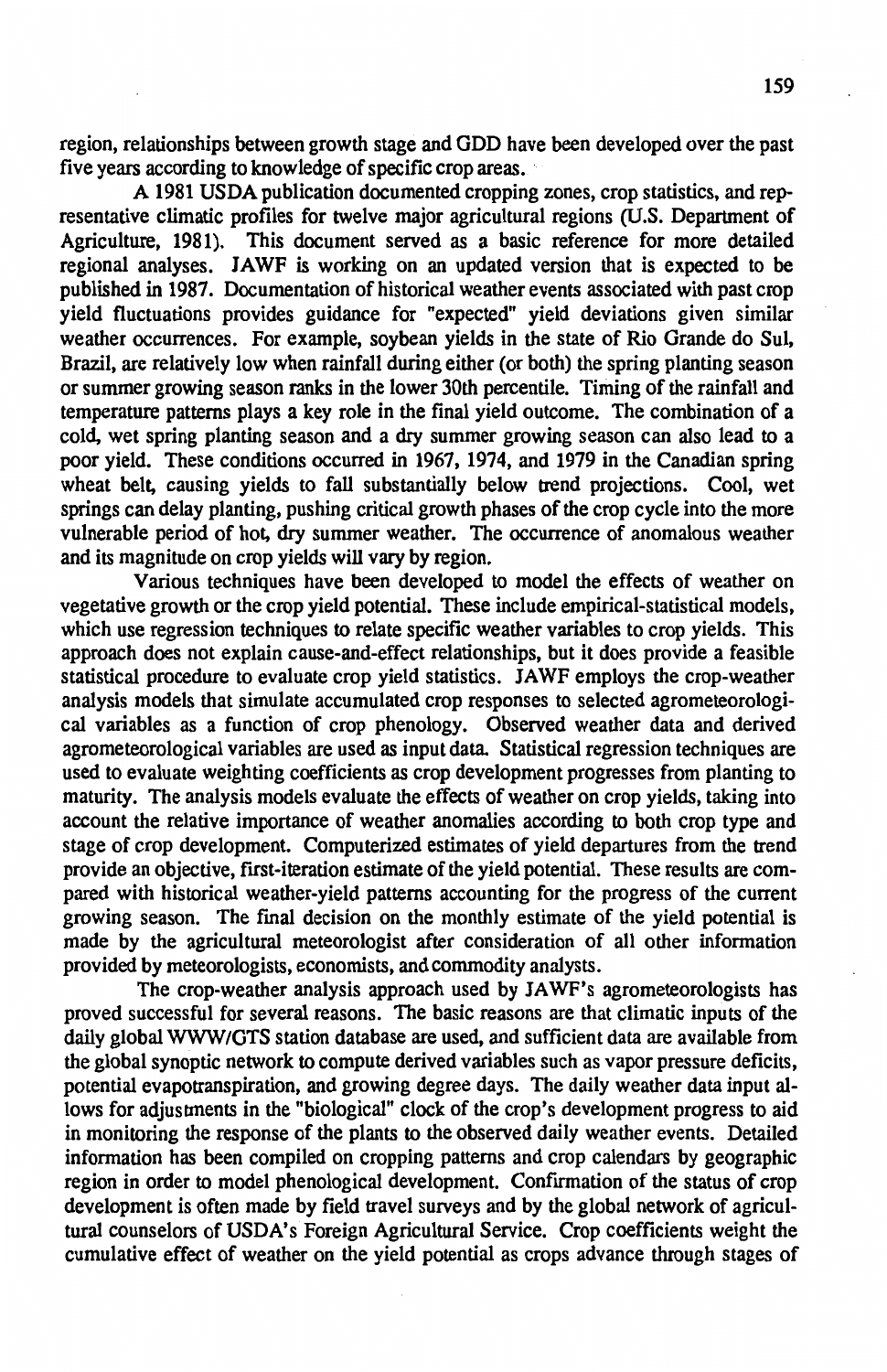their development cycle. Model estimates of the crop yield potential are closely scrutinized with respect to cumulative seasonal effects to avoid spurious short-lived fluctuations.

Preplanting crop yield statistics are based on early-season projections, derived from historical trend analyses and current information regarding technological factors such as introduction of new hybrids, fertilizer purchases, and government program changes. Weather data are used to provide indications of planting conditions and subsequent crop establishment. Unusually dry weather may delay planting, as it did during the 1985-86 growing seasons for Brazilian soybeans and South African corn. However, it is generally too early in the growing season to accurately quantify the effects of weather on the crop yield potential because of the random nature of weather events over the remainder of the growing season. For example, unseasonably dry weather delayed wheat planting in both Australia and Argentina during the 1984 growing season. Very late rains extended the planting season well beyond the optimal time, and favorable growing weather yielded near or above average crop yields in both cases. The relative change in monthly yield estimates is small during the early part of the growing season because information is too incomplete to justify large deviations from the early projections. Nonweather information associated with management practices, fertilizer applications, and the introduction of new seed varieties contributed most to any potential change in these early-season estimates. Meteorological input to the yield potential is generally quantified at the national level during the flowering and filling stages of crop development.

Since 1980, JAWF has used this approach to identify weather-related crop losses that occurred in Australia in 1982; in South Africa in 1983 and 1984; in Canada in 1984 and 1985; in the United States in 1980, 1983, and, to a lesser degree, 1984; in Brazil in 1981; and in the Soviet Union and the persistently drought-plagued continent of Africa in several recent years. During the 1985-86 growing season, a prolonged drought caused substantial damage to Brazil's coffee crop and severely stressed soybeans and other summer crops in the major southern growing areas. On the other hand, favorable weather helped produce record or near-record crop yields in the United States in 1981, 1982, and 1985; in Europe in 1984; in Canada in 1983; in Australia in 1983; in Argentina in 1984; and in China in several recent years.

JAWF's yield estimations are integrated into USDA's analytical process for estimation of global area, yield, and production statistics. Non-weather-related production components, including government program changes and fertilizer purchases, are analyzed by other USDA agencies. The data are, in turn, used to evaluate global supply and use estimates. USDA's world crop forecasting process has been implemented so that annual forecasts are updated on a monthly basis. Because these frequent assessments are released to the public, they constitute a major information source for both domestic and foreign agricultural industries and governments. Both qualitative and quantitative assessments of the crop yield potential are provided in international areas for which anomalous growing season weather is identified and selected for review in the monthly meetings. USDA crop analysts evaluate JAWF's objective weather-related analysis and discuss all other interagency analyses before finalizing the monthly crop estimates.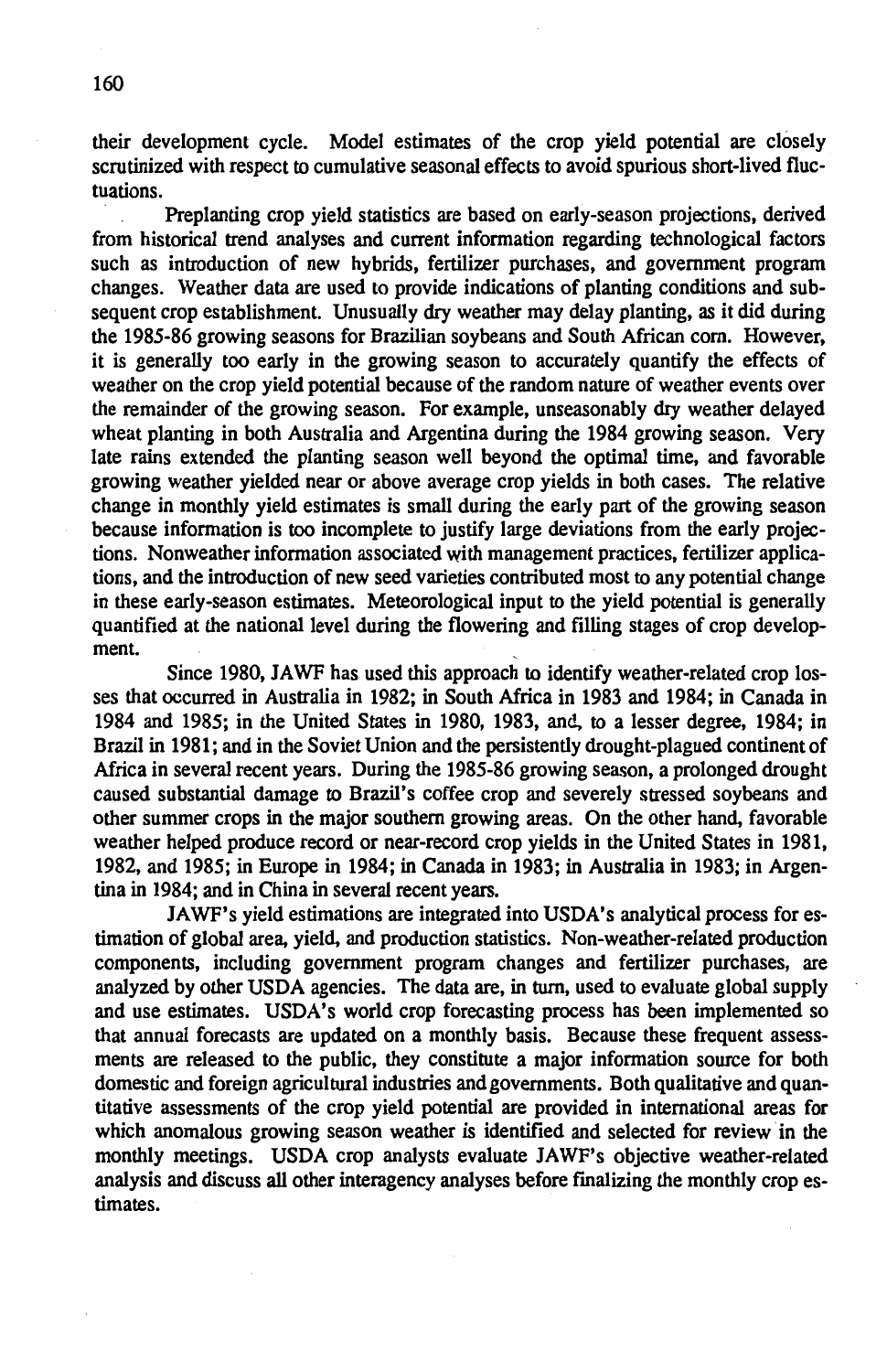#### UTILIZATION OF WEATHER ASSESSMENTS

The agricultural weather analysis provides the U.S. agricultural sector with accurate data on potential markets and on supplies of potential competitors. Daily and weekly briefings provide an opportunity for the JAWF staff to interact with USDA commodity analysts and alert them to recent and seasonal agricultural weather conditions. The commodity analysts also provide JAWF with information on crop status and crop condition, based on tours and communications with agricultural counselors assigned to U.S. embassies around the world. Weekly briefings are also given to the secretary of agriculture and his staff to provide them with an overview of global weather conditions that may affect agriculture. A monthly interagency Mrica briefing is conducted to provide analysts at USDA and other interested agencies with a detailed account of current weather conditions on the famine-plagued continent

A significant increase in the demand by commodity analysts and policy-level decision makers for near real-time weather data and assessment information of the type developed by JAWF has occurred recently. In addition to daily briefings of current global agricultural weather, alerts of anomalous conditions affecting agriculture are included in daily highlights summarizing agricultural developments for USDA officials.

### SUMMARY

The ultimate goal of JAWF is to provide accurate, concise, and timely information on agricultural weather as it affects global crop production. Agriculture, one of the nation's largest industries, is still an important positive contributor toward reducing the size of the U.S. trade deficit. U.S. farmers have become increasingly dependent on highly variable world markets. Agricultural weather is one factor that affects these markets. Proper use of the global agricultural weather data base, guided by results from experimental field research, may help American agriculturalists maintain the status of a highly efficient, flexible production system capable of meeting national and international food needs.

#### **REFERENCES**

- Doorenbos, J.; and W. O. Pruitt. 1977. Crop water requirements. FAO Irrigation and Drainage Paper No. 24. Food and Agriculture Organization, Rome.
- Mellor, J. W.; and S. Gavian. 1987. Famine: Causes, prevention, and relief. Science 235:539-545.
- National Aeronautics and Space Administration. 1978. The LACIE Symposium: Proceedings of Plenary Session. Johnson Space Center, Houston.
- National Aeronautics and Space Administration. 1980. AgRISTARS technical program plan. Johnson Space Center, Houston.
- National Aeronautics and Space Administration. 1981. AgRISTARS yield model development. Johnson Space Center, Houston.
- Palmer, W. C. 1965a. Meteorological drought. Research Paper No. 45. U.S. Department of Commerce, Weather Bureau, Washington, D.C.